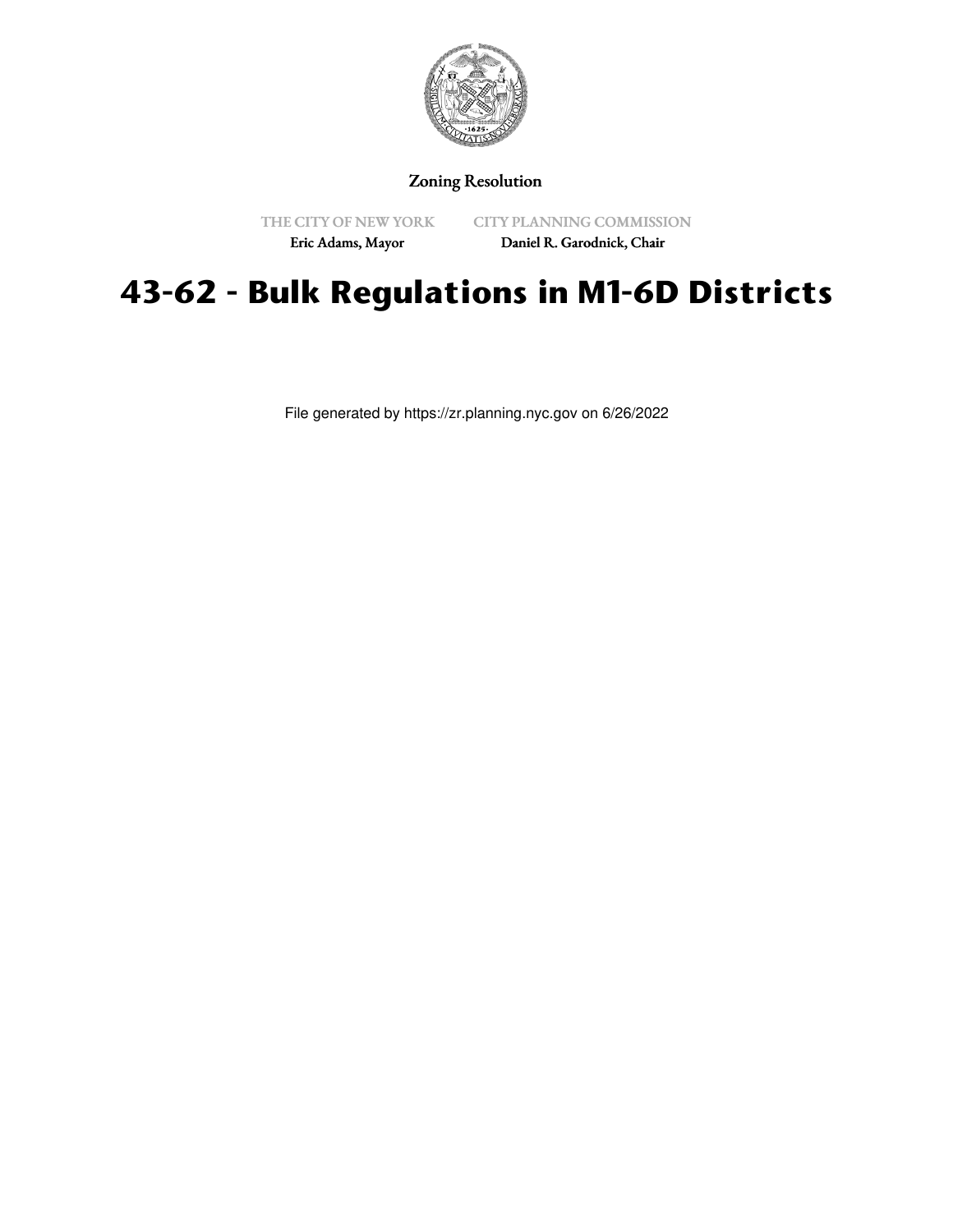LAST AMENDED9/21/2011

#### **43-621 - Floor area regulations in M1-6D Districts**

LAST AMENDED 9/21/2011

- (a) The maximum #floor area ratio# for #zoning lots# shall be 10.0, and no #floor area# bonuses shall apply, except as modified for #Inclusionary Housing designated areas#, as set forth in paragraph (b) of this Section.
- (b) In #Inclusionary Housing designated areas#

For M1-6D Districts mapped within an #Inclusionary Housing designated area#, the provisions of Sections 23-154 and 23-90 (INCLUSIONARY HOUSING) applicable to R10 Districts without a letter suffix shall apply, as modified in this Section:

- (1) for #zoning lots# that do not contain #residences#, the maximum #floor area ratio# shall be 10.0; and
- (2) the maximum base #floor area ratio# for #zoning lots# containing #residences# shall be 9.0 plus an amount equal to 0.25 times the non-#residential floor area ratio# provided on the #zoning lot#, up to 10.0. Such #floor area ratio# may be increased to a maximum of 12.0 only through the provision of #affordable housing#, pursuant to Section 23-90, inclusive.

#### **43-622 - Maximum lot coverage in M1-6D Districts**

LAST AMENDED 9/21/2011

Any #story# of a #building# containing #dwelling units# shall not exceed a maximum #lot coverage# of 70 percent for #interior# or #through lots# and 100 percent for #corner lots#. However, where any such level contains parking spaces or non-#residential uses#, such level shall be exempt from #lot coverage# regulations.

## **43-623 - Density in M1-6D Districts**

LAST AMENDED 9/21/2011

The provisions of 35-40 (APPLICABILITY OF DENSITY REGULATIONS TO MIXED BUILDINGS) shall apply. The applicable factor shall be 680.

#### **43-624 - Height and setback in M1-6D Districts**

LAST AMENDED 9/21/2011

In M1-6D Districts, the height and setback provisions of this Section shall apply to all #buildings#.

(a) Rooftop regulations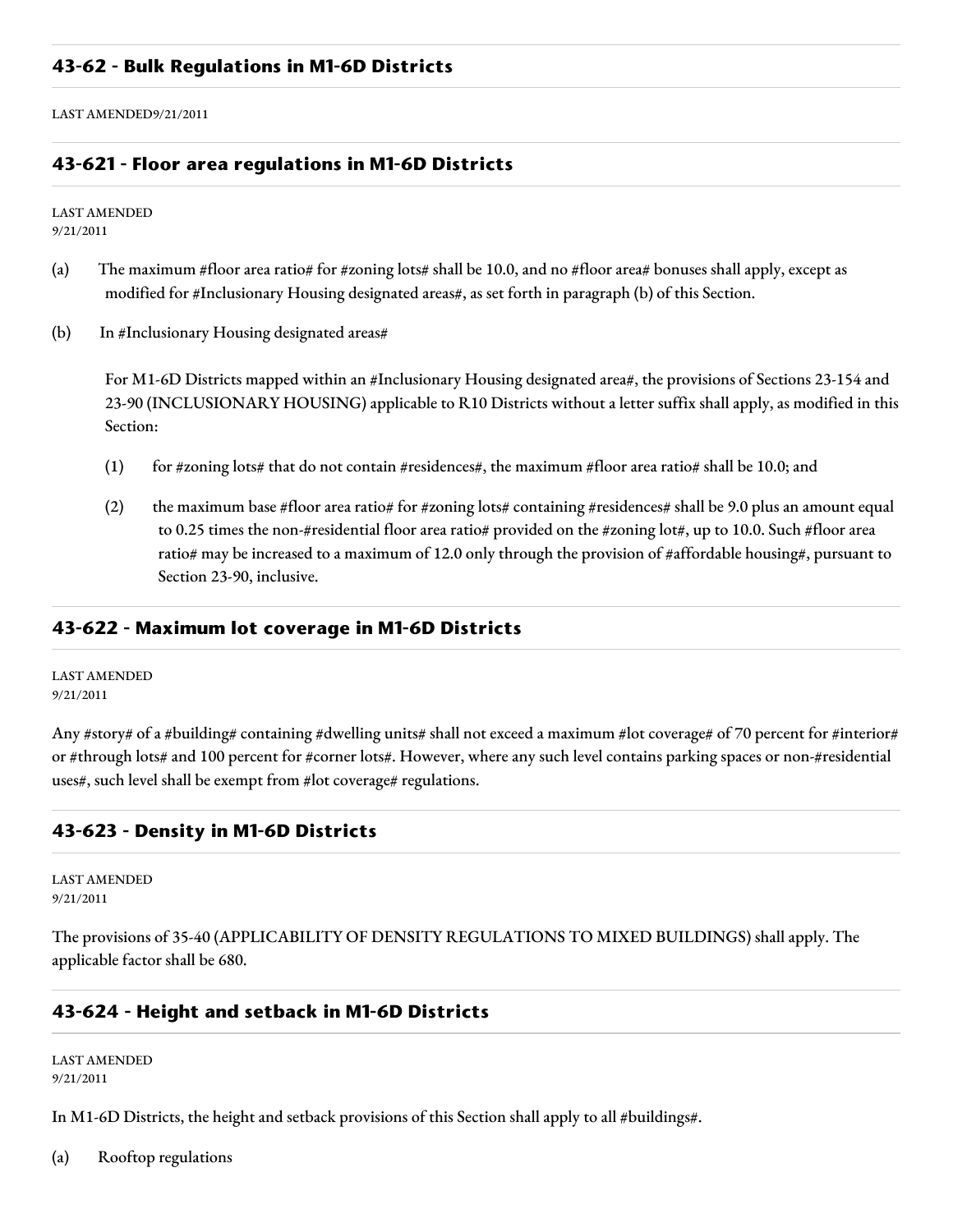#### (1) Permitted obstructions

The provisions of Section 33-42 shall apply to all #buildings#, except that elevator or stair bulkheads, roof water tanks, cooling towers or other mechanical equipment (including enclosures) may penetrate a maximum height limit or #sky exposure plane#, provided that either the product, in square feet, of the #aggregate width of street walls# of such obstructions facing each #street# frontage, times their average height, in feet, shall not exceed a figure equal to eight times the width, in feet, of the #street wall# of the #building# facing such frontage; or provided that the #lot coverage# of all such obstructions does not exceed 20 percent of the #lot coverage# of the #building#, and the height of all such obstructions does not exceed 40 feet.

In addition, a maximum base height or #sky exposure plane# may be penetrated, as follows:

(i) Structural columns

Structural columns may penetrate a maximum height limit or #sky exposure plane#, provided that such columns are one story or less in height, have a #street wall# no greater than 30 inches in width, and are spaced not less than 15 feet on center.

(ii) Dormers

On any #street# frontage, dormers may be provided in accordance with the provisions of paragraph (c) of Section 23-621 (Permitted obstructions in certain districts).

(2) Screening requirements for mechanical equipment

For all #developments# and #enlargements#, and #conversions# of #non-residential buildings# to #residences#, all mechanical equipment located on any roof of a #building or other structure# shall be fully screened on all sides. However, no such screening requirements shall apply to water tanks.

#### (b) Height and setback

(1) #Street wall# location

The #street wall# shall be located on the #street line# and extend along the entire #street# frontage of the #zoning lot# up to at least the minimum base height specified in paragraph (b)(2) of this Section. On the ground floor, recesses shall be permitted where required to provide access to the #building#, provided such recesses do not exceed three feet in depth as measured from the #street line#.

Above the level of the second #story#, up to 30 percent of the #aggregate width of street walls# may be recessed beyond the #street line#. However, no recesses shall be permitted within 20 feet of an adjacent #building# and within 30 feet of the intersection of two #street lines#.

(2) Base height

(i) Along #wide streets#

On #wide streets#, and on #narrow streets# within 50 feet of their intersection with a #wide street#, the #street wall# of a #building# shall rise without setback to a minimum base height of 125 feet and may rise to a maximum base height of 155 feet.

(ii) Along #narrow streets#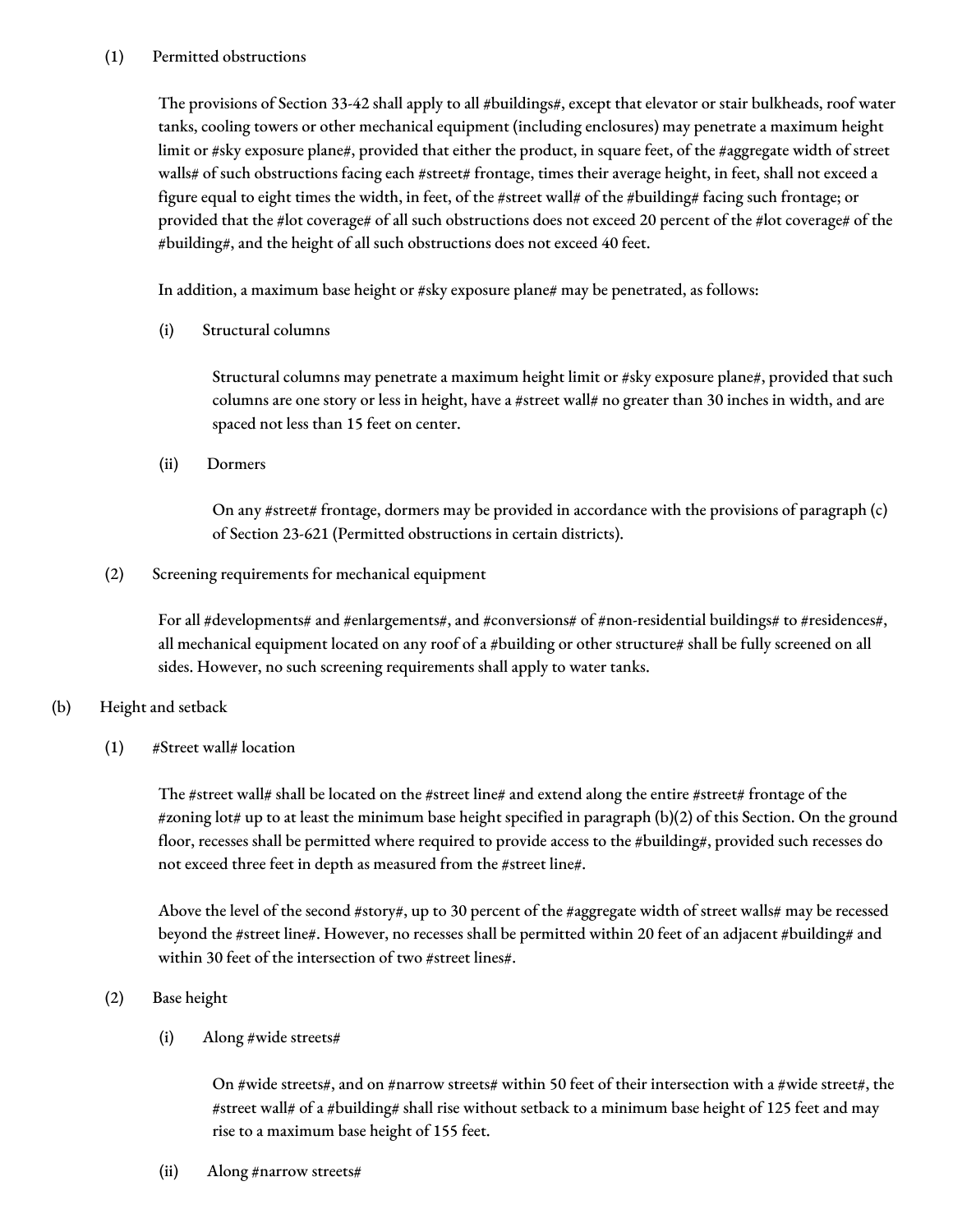On #narrow streets#, beyond 50 feet of their intersection with a #wide street#, the #street wall# of a #building# shall rise without setback to a minimum base height of 85 feet and may rise to a maximum base height of 135 feet. However, for #buildings# on #zoning lots# meeting the criteria set forth in paragraph (a) of Section 23-664 (Modified height and setback regulations for certain Inclusionary Housing buildings or affordable independent residences for seniors), the maximum base height may be increased to 155 feet.

As an alternative, the minimum and maximum base heights applicable to a #wide street# may apply along a #narrow street# to a distance of 100 feet from a #wide street#.

#### (3) Required setbacks and maximum #building# heights

(i) Along #wide streets#

For #buildings#, or portions thereof, located on #wide streets# and on #narrow streets# within 100 feet of a #wide street#, the portion of such #building# above the maximum base height set forth in paragraph (b)(2)(i) of this Section shall be set back from the #street wall# of the #building# at least 10 feet along a #wide street# and at least 15 feet along a #narrow street#, except such dimensions may include the depth of any permitted recesses in the #street wall#. The maximum height of such #buildings# shall be 290 feet. In addition, the gross area of each of the highest two #stories# of such #building# shall not exceed 80 percent of the gross area of the #story# directly below such highest two #stories#.

#### (ii) Along #narrow streets#

For all #buildings#, or portions thereof, located on #narrow streets# beyond 100 feet of a #wide street#, no portion of such #building or other structure# shall penetrate a #sky exposure plane# which begins at the maximum base height set forth in paragraph (b)(2)(ii) of this Section and rises over the #zoning lot# with a slope of four feet of vertical distance for every foot of horizontal distance.

Any portion of such #building or other structure# that is located beyond 15 feet of the #street line# may penetrate such #sky exposure plane#, provided such portion does not exceed a height of 210 feet. However, for #buildings# on #zoning lots# meeting the criteria set forth in paragraph (a) of Section 23-664, such maximum height may be increased, provided that the maximum number of #stories# does not exceed 23, the maximum height of a #building# with a #non-qualifying ground floor# does not exceed a height of 230 feet, and the maximum height of a #building# with a #qualifying ground floor# does not exceed a height of 235 feet.

In addition, the gross area of each of the top two #stories# of a #building# may not be greater than 80 percent of the gross area of the #story# directly below such top two #stories#.

(4) Maximum length of #building# wall

The maximum length of any #story# located entirely above a height of 150 feet shall not exceed 150 feet. Such length shall be measured in plan view by inscribing within a rectangle the outermost walls at the level of each #story# entirely above a level of 150 feet.

## **43-625 - Yard regulations in M1-6D Districts**